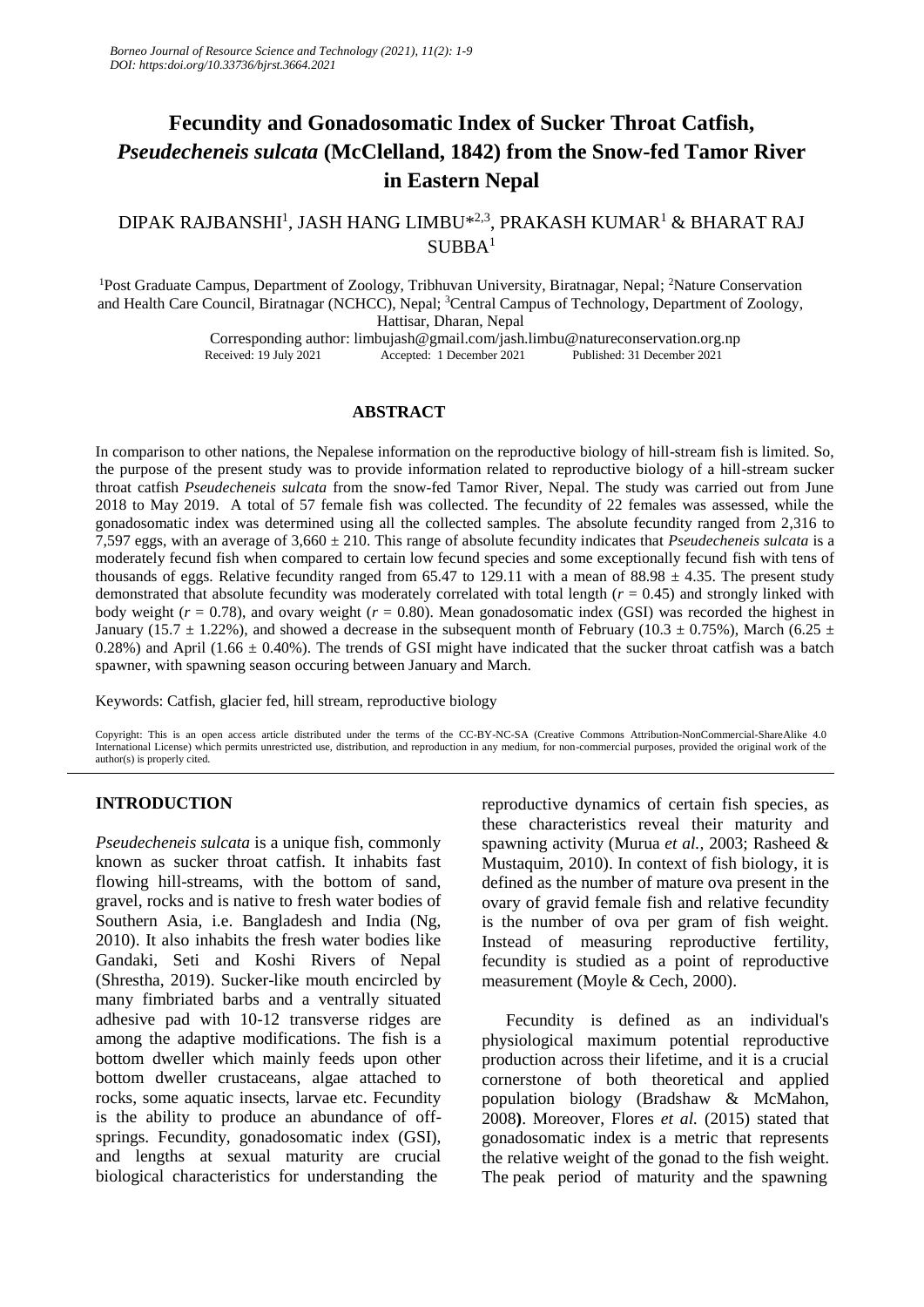season can be detected by the study of GSI of fish.

Human activities, fishing pressure, climate change, ongoing road building, micro-hydropower generation, the use of herbicides, electro-fishing, deforestation, and water diversion have all contributed to the decline of several Nepalese fisheries populations (Adhikari *et al.,* 2021; Limbu *et al.,* 2021a). Moreover, mostly in the hill side of Nepal, ongoing road evelopment is found to be major threat to the present fish species such as *Pseudecheneis* spp.*, Garra* spp.*, Schizothorax*  spp.*, Shistura* spp. and *Nemachelius* spp. (Limbu *et al*., 2021b; Prasad *et al*., 2020).

There is no such sufficient information about the biology and population dynamic of *P. sulcata,* though it is believed that the fish is abundantly found in the fresh water of Southern Asia and regarded as least concern in the Red list of IUCN (Ng, 2010). The published literature on the reproductive aspect on this species is very scanty. Thus, the present study of fecundity attempted to enhance the knowledge of the reproductive biology of *P. sulcata* as well as provide the necessary information for its conservational strategy.

## **MATERIALS AND METHODS**

#### **Study Area**

Tamor River lies in the eastern Nepal, which begins around Kanchenjunga (Figure 1). It is one of the seven major tributaries of Giant Saptakoshi River of Nepal. It lies between the latitude and longitude coordinates of N  $26^054'47''$  and E 87<sup>0</sup>09'30", respectively. The river and its main tributaries originate from Mount Kanchenjunga

which is the third highest peak in the world and flows towards eastern part of country. The Tamor and Arun join the Sunkoshi at Tribenighat to form the Giant Saptakoshi River which flows through Mahabharat range. The total length of the river is approximately 190 km with catchment area of 5817 km<sup>2</sup> (Shrestha *et al.,* 2009). Boulders, cobbles, pebbles, gravels and sand were the major characteristic feature of the bottom of this river.

## **Data Collection**

#### *Sample collection*

Sampling was conducted once a month for a year at four different sampling sites. The female fish were collected from their natural habitat from June 2018 to May 2019 by using two cast nets of different sizes, with one having large mesh size with 2 cm, 6 m diameter and 6 kg weight and another having 0.5 cm, 3 m diameter and 2 kg weight. However, sampling was restricted in some areas due to difficulties of access. In addition, monofilament gill nets with mesh sizes of 6, 8, and 10 mm were used to capture the fish. In each station, nine gill nets were left late in the evening (5 p.m. - 6 p.m.) and taken out early in the morning (6 a.m. - 7 a.m.) in a sampling distance of 150 - 200 m (Limbu *et al.,* 2021a). Samples were preserved in 8-10% formaldehyde solution and brought to the laboratory of Post Graduate Campus, Biratnagar for further investigation.

### **Measurement of length and weight**

A total of 57 specimens of female *P. sulcata* was sampled during the study period. Each specimen's total length (TL) and body weight (BW) were



**Figure 1.** Map of study area showing Tamor River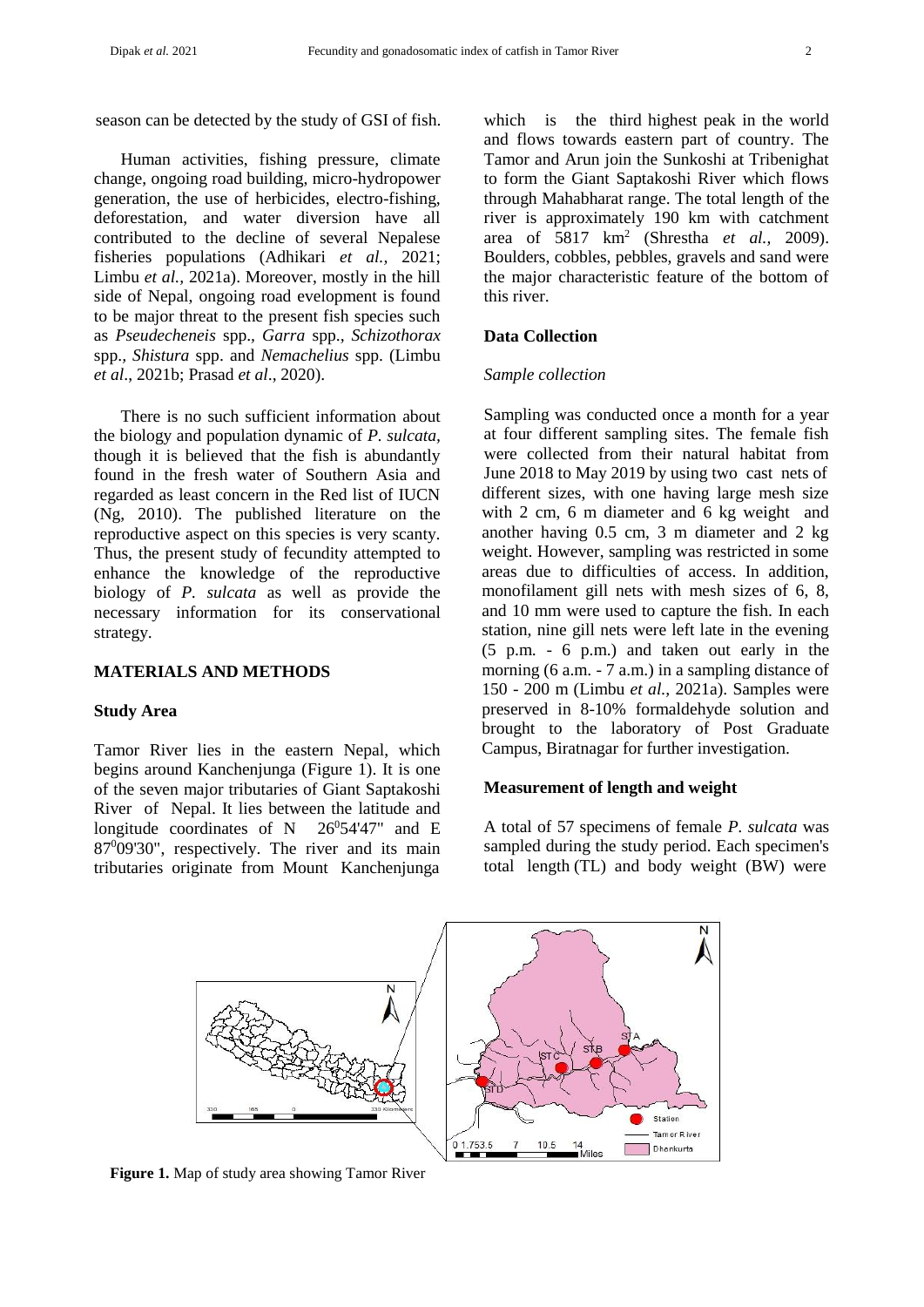measured to the nearest the nearest 0.01 cm and 0.01 g using a measuring scale and a digital electronic weighing balance, respectively. Fish were dissected to expose ovaries. The ovary of each fish was carefully taken out and weighed in weighing balance after soaking water with blotting paper.

#### *Gonadosomatic index (GSI)*

The gonadosomatic index of each specimen was calculated and recorded with respect to the months. Mathematically, GSI of each fish was calculated by using the following formula.

$$
GSI = \frac{ovary weight}{total weight of fish} \times 100
$$
\n(1)

#### *Fecundity estimation*

A total of 22 mature female fish was used for fecundity estimation. Fecundity was estimated using a gravimetric method (Hunter & Goldberg, 1980; Hunter *et al.,* 1992; Murua *et al.,* 2003). The ovary of the catfish is bi-lobed. Ovary was cut off into three parts (samples) i.e. anterior, middle and posterior. Then from each sample, 50 mg of sub-samples were taken and kept in Gilson's fluid for 5 - 7 days. The Gilson's fluid was prepared in the laboratory. The Gilson's fluid loosens the connective tissues and makes easy for separating the eggs. The separated eggs were counted using the hand lens (5X) and pointed needle. The total number of eggs in each ovary samples were estimated using the equation as follows.

$$
f1 = \frac{Ovary weight \times Number of oocytes in the subsample}{weight of subsample taken}
$$
\n(2)

Subsequently, the total absolute fecundity (F) for each female fish was estimated by taking the mean of all three sample fecundities i.e.  $f_1$ ,  $f_2$ ,  $f_3$ ,. Furthermore, relative fecundity was estimated by dividing individual absolute fecundity with the weight of respective fish.

#### **Data Analysis**

The analysis of variance (ANOVA) was used to assess significant variations in the GSI index across samples taken on different months. A post hoc Tukey HSD test was employed to identify which means were significantly different at a 0.05

significance level (Spjøtvoll & Sttoline, 1973). Pearson's correlation coefficient (r) and regression equations were used to determine the strength and significance of the connections between absolute fecundity, total length and weight, and gonad weight. All the data were analyzed in R (R core team, 2019) and Microsoft Excel 2010 software.

#### **RESULTS**

The absolute fecundity ranged from 2,316 to 7,597 eggs in fish of TL range of 13.6 cm to 18.3 cm, body weight range of 21.81 g to 68.25 g and ovary weight range of 1.17 g to 11.87 g (Table 1). The highest fecundity was found to be 7597 eggs in the fish measuring 18.3 cm TL, 68.25 g BW and 11.87 g OW while the fecundity was counted 2316 in the specimen measuring 15.7 cm TL, 23.89 g TW and 1.17 g OW. Mean fecundity of fish was found to be  $3660 \pm 210$  at the mean length of  $16.14 \pm 0.31$  cm,  $43.29 \pm 2.87$  g in mean total weight and  $5.24 \pm 0.63$  g mean ovary weight of fish (Table 1).

The relative fecundity to weight ranged from 65.47 in the fish measuring total weight 59.64 to 129.11 g in the fish measuring total weight 21.81 g. Mean relative fecundity was found to be 88.98  $\pm$  4.35. The highest value of mean GSI was seen during the month of January  $(15.70 \pm 1.22\%)$ , which decreased to  $10.30 \pm 0.75\%$  in the month of February and also showed continuous decreasing trend during the month of March and April to 6.25  $\pm$  0.28% and 1.66  $\pm$  0.40%, respectively. This ongoing decrease in the GSI suggested that fraction of eggs were spawned during several months. The variation of monthly GSI values for female fish showed that fish spawned during the month of late January to late March (Figure 2, Table 2). An analysis of variance (ANOVA) pointed that there is a significant  $(p<0.001)$ difference between the GSI in 12 months but Tukey HSD test indicated that there was no significant  $(p = 0.09)$  difference between the months of November and December.

Fecundity of fish varied from 2,316 to 7,597 in the fish measuring 15.7 to 18.3 cm in TL (Table 1). Straight line was obtained while plotting the values of fecundity and TL with the coordinates Y-axis and X-axis respectively (Figure 3). Regression equation was obtained as follows.

$$
y = 302.11x - 1216.9
$$
 (3)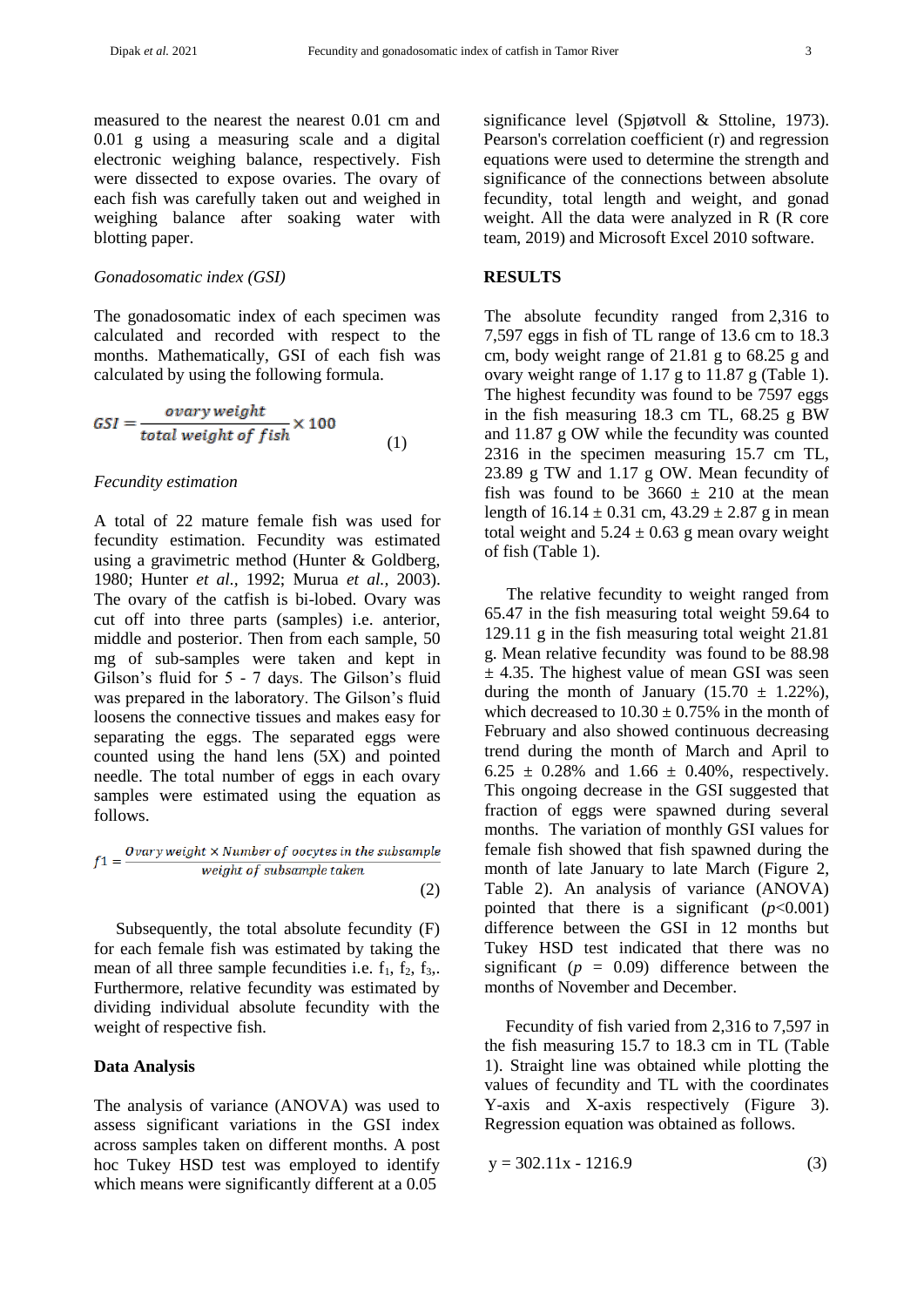| S.N            | <b>Body Weight</b> | Total length     | Ovary Weight    | Absolute fecundity   | Relative fecundity   |
|----------------|--------------------|------------------|-----------------|----------------------|----------------------|
|                | W(g)               | $TL$ (cm)        | OW $(g)$        | (F)                  | to total weight (RF) |
| 1              | 55.43              | 16.7             | 7.9             | 3914                 | 70.61                |
| $\overline{c}$ | 68.25              | 18.3             | 11.87           | 7597                 | 111.31               |
| 3              | 47.68              | 16.4             | 5.22            | 3515                 | 73.72                |
| 4              | 33.46              | 14.1             | 6.26            | 3654                 | 109.20               |
| 5              | 50.75              | 14.8             | 10.24           | 4018                 | 79.17                |
| 6              | 52.89              | 17.5             | 6.96            | 3715                 | 70.24                |
| 7              | 45.75              | 17.1             | 7.01            | 3872                 | 84.63                |
| $\,$ 8 $\,$    | 59.64              | 18.1             | 5.02            | 3905                 | 65.47                |
| 9              | 50.39              | 17.7             | 5.18            | 3496                 | 69.37                |
| 10             | 52.17              | 15.3             | 4.96            | 3621                 | 69.40                |
| 11             | 48.89              | 15.1             | 6.36            | 3674                 | 75.14                |
| 12             | 50.67              | 16.9             | 5.25            | 3487                 | 68.81                |
| 13             | 28.17              | 15               | 1.75            | 3115                 | 110.57               |
| 14             | 21.81              | 13.6             | 1.60            | 2816                 | 129.11               |
| 15             | 23.89              | 15.7             | 1.17            | 2316                 | 96.94                |
| 16             | 30.1               | 15.2             | 1.79            | 3174                 | 105.44               |
| 17             | 25.37              | 14.7             | 1.59            | 2798                 | 110.28               |
| 18             | 25.88              | 17.5             | 1.7             | 3015                 | 116.49               |
| 19             | 27.65              | 14.2             | 1.83            | 3197                 | 115.62               |
| 20             | 53.17              | 18.1             | 7.59            | 3951                 | 74.30                |
| 21             | 48.61              | 17.8             | 6.8             | 3682                 | 75.74                |
| 22             | 51.8               | 15.4             | 7.3             | 3942                 | 76.10                |
| $Mean \pm SE$  | $43.29 \pm 2.87$   | $16.14 \pm 0.31$ | $5.24 \pm 0.63$ | $3660.77 \pm 210.74$ | $88.98 \pm 4.35$     |

**Table 1.** Total length, body weight, ovary weight and absolute fecundity of sampled female *Pseudecheneis sulcatus* from Tamor River, Nepal



**Figure 2.** Mean monthly gonadosomatic index of *Pseudecheneis sulcata*

The correlation coefficient was  $r = 0.452$  (p = 0.0067), which implied significantly positively relationship between the ovary weight and fecundity.

Fecundity of fish varied from 2,316 to 7,597 in the fish measuring 21.81 g to 68.25 g in BW. Straight line was obtained while plotting the

values of fecundity and total weight with the coordinates Y-axis and X-axis respectively (Figure 4). Regression equation was obtained as follows.

$$
y = 53.373x + 1350.1\tag{4}
$$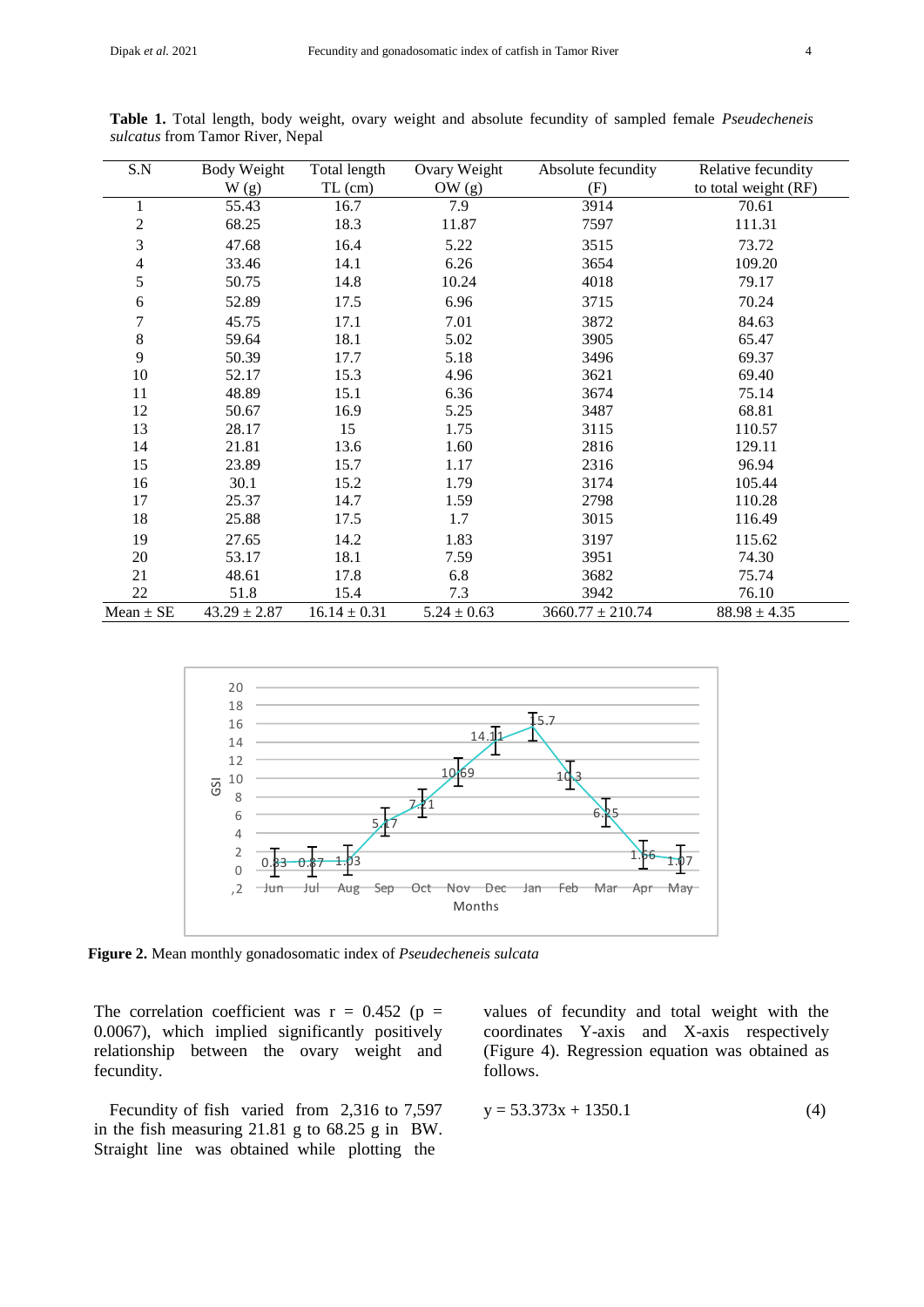| <b>Months</b>    | No. of fish | GSI range     | Mean GSI |
|------------------|-------------|---------------|----------|
|                  | examined    |               |          |
| June 2018        | 2           | $0.61 - 1.05$ | 0.83     |
| <b>July 2018</b> | 4           | $0.63 - 1.05$ | 0.87     |
| August 2018      | 6           | $0.85 - 1.27$ | 1.03     |
| September 2018   | 5           | 4.79-6.08     | 5.17     |
| October 2018     | 9           | 5.83-9.17     | 7.21     |
| November 2018    | 4           | 9.85-11.37    | 10.69    |
| December 2018    | 3           | 13.98-14.27   | 14.11    |
| January 2019     | 7           | 10.94-20.17   | 15.7     |
| February 2019    | 5           | 8.41-10.36    | 10.3     |
| March 2019       | 7           | 4.89-7.33     | 6.25     |
| April 2019       | 3           | $0.85 - 2.11$ | 1.66     |
| May 2019         | 2           | 1.05-1.09     | 1.07     |

**Table 2.** Monthly gonadosomatic index of *Pseudecheneis sulcata*



**Figure 3.** Relationship of fecundity with total length of *Pseudecheneis sulcata*



**Figure 4.** Relationship of fecundity with body weight of *Pseudecheneis sulcata*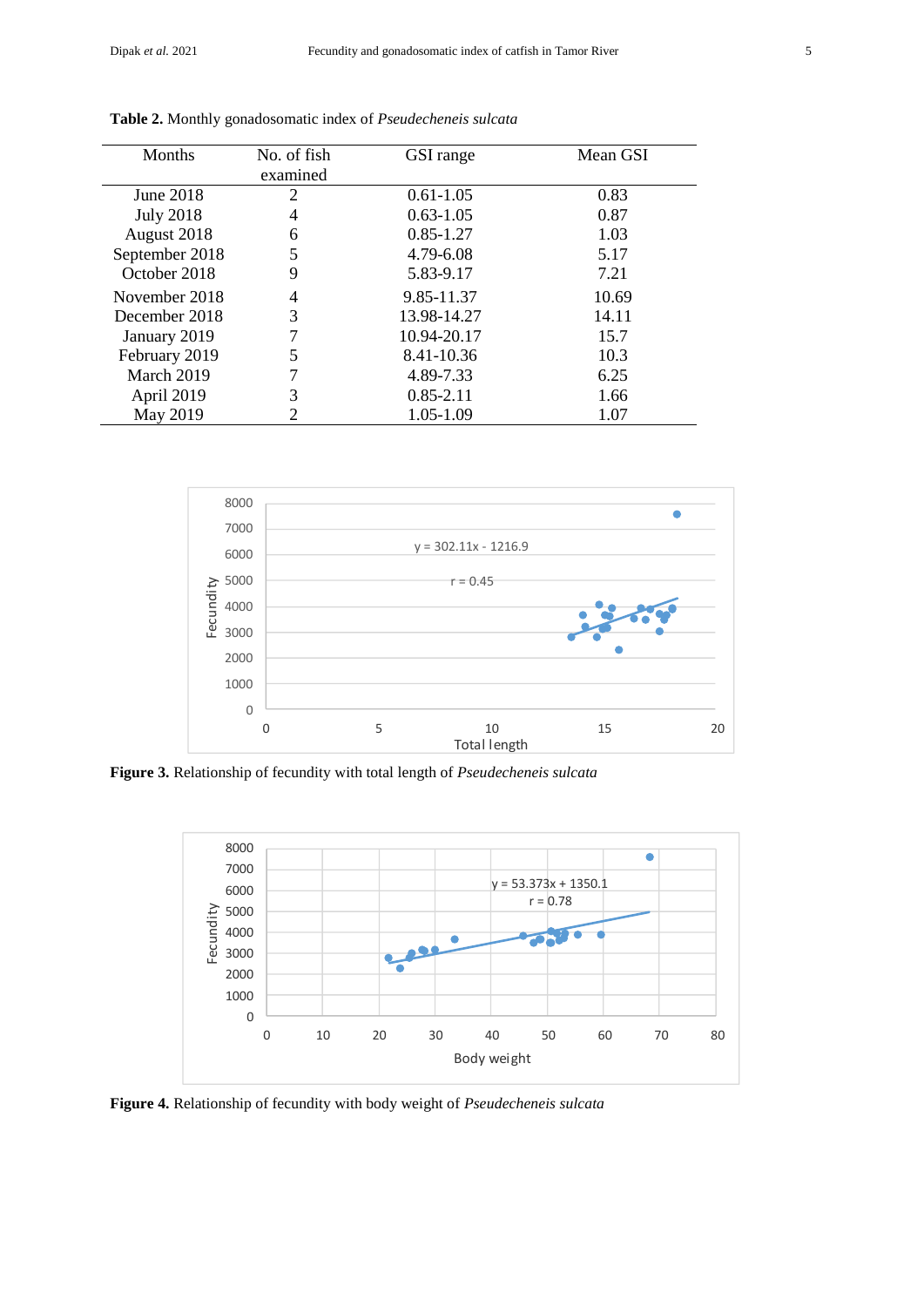The correlation coefficient (r) of 0.78 was obtained ( $p = 0.005$ ), which implied that there was positive correlation.

Fecundity of fish varied from 2,316 to 7,597 in the fish measuring 1.17 g to 11.87 g in ovary weight. Straight line was obtained while plotting the values of fecundity and ovary weight with the coordinates Y-axis and X-axis respectively

(Figure 5). Regression equation was obtained as follows.

$$
y = 264.49x + 2274\tag{5}
$$

The correlation coefficient (r) of 0.8 was obtained, which implied that there was positive correlation and was highly significant ( $p =$ 0.0057).



**Figure 5.** Relationship between fecundity and ovary weight of *Pseudecheneis sulcata*

## **DISCUSSION**

Throughout the study period, total weight of the 22 female fish *P. sulcata* specimens ranged from 21.81 to 68.25 g. It differed from each other on the different sampling months (Table 1). The fish accomplished the highest length in January and the lowest length in May. In the present study, the ovarian weight ranged from 1.17 to 11.87 g. Generally, the ovarian weight of the fish depends on the number of oocytes and the degree of maturity of female fish (Hasan *et al.,* 2020). The gravimetric method done in this study was also applied by many researchers (Blay, 1981; Mustafa *et al.,* 1983; Nandikeswari *et al.,* 2014; Hasan *et al.,* 2020). The present study showed the fecundity of fish ranged from 2316 to 7597. The highest fecundity was found to be 7597 in the fish measuring 18.3 cm TL, 68.25 g TW and 11.87 g OW whereas, lowest fecundity was recorded as 2316 in the specimen measuring 15.7 cm TL, 23.89 g TW and 1.17 g OW. This range of fecundity made *P. sulcata* a moderately fecund fish compared to some of highly fecund fishes with tens of thousands of eggs and some low fecund fishes with hundreds of eggs.

Thapliyal and Balodi (2015) studied the fecundity of *P. sulcata* in Alaknanda, Garhwal

Himalaya and reported the range of fecundity similar to present study but spawning season was found to be occurring during the month of June-July whereas, in the present study *P. sulcata*  showed the spawning season coinciding with the month of late January to late March. The difference in the spawning season of same species might be due to the ecological condition of streams and different in monsoon arrival time which caused the maturation of fish. The ecological condition of streams and early arrival of monsoon plays important role on maturation phases and might cause slight difference in spawning season.

The present study reported highest mean (GSI) of fish in the month of January  $(15.70 \pm 1.22\%)$ , which ongoing fell to  $10.30 \pm 0.75\%$ ,  $6.25 \pm 1.5\%$ 0.28% and  $1.66 \pm 0.40$ % in the month of February, March and April respectively. This implied the spawning season of fish coincides with the month of January to March.

The regression equations and scattered diagrams showed a positive but non-robust relationship of fecundity with the total length  $(r =$ 0.8) and total weight  $(r = 0.78)$  but poorly correlated with total length  $(r = 0.452)$ .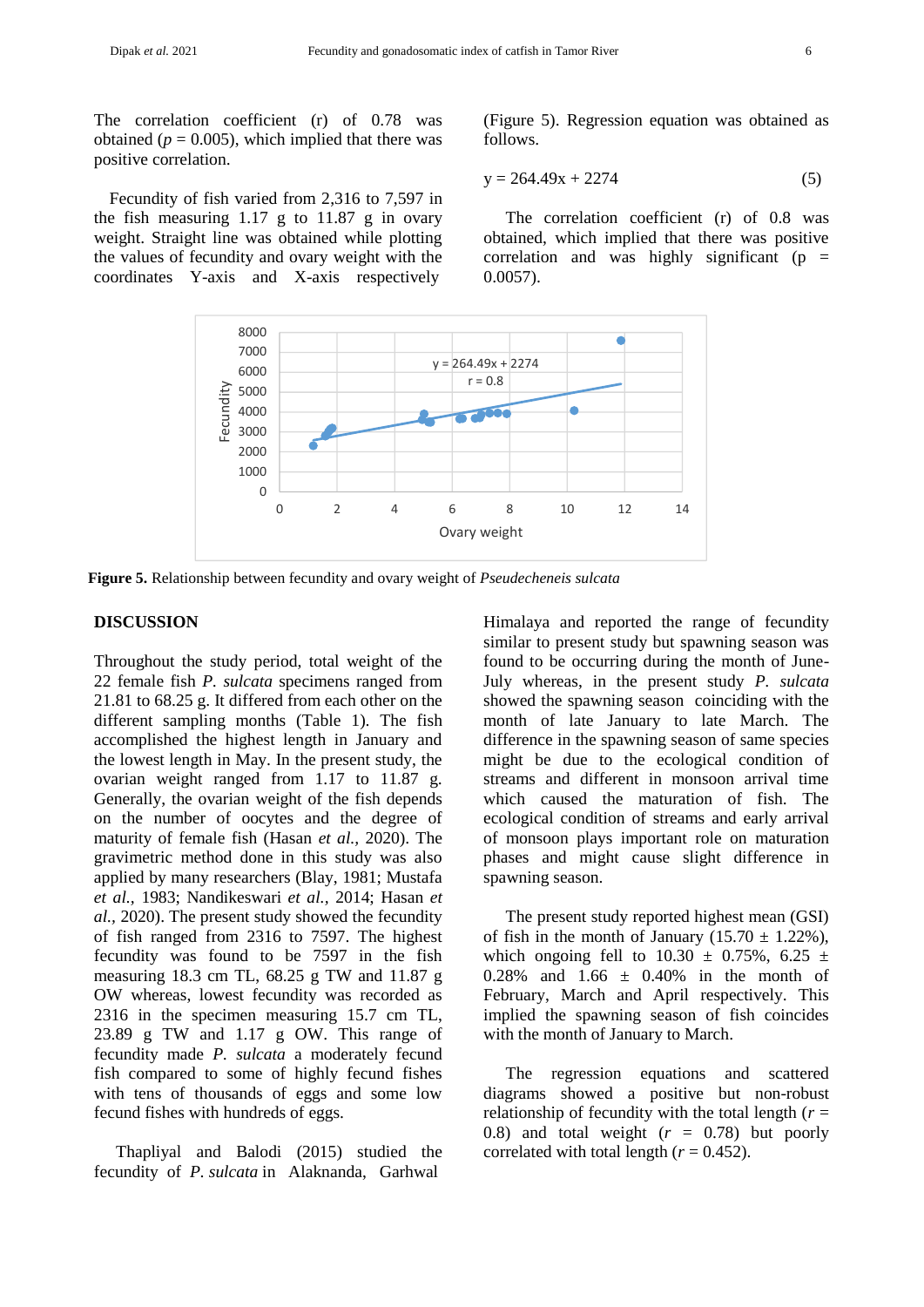In contrary, a similar strong association between fecundity and body weight was discovered. As a result, it is clear that as the standard length and or body weight of *P. sulcata* grew, the fecundity or number of oocytes increased as well. This is due to the fact that larger fish have more accessible energy and a larger body cavity for the development of oocytes (Jonsson & Jonsson, 1999). Furthermore, the findings of Kabir *et al.* (1998) is analogous to the current findings. The ability of fish to produce oocytes is influenced by a variety of physical and environmental parameters, including age, sex, size, species type (Hunter *et al.,* 1992), life history, and water temperature (Mousavi-Sabet *et al.,* 2017).

The human-induced activities like electrofishing, poisoning of river, mass fishing, detonation in the name of economics and fun had become serious threat to the population of *P. sulcata* and whole fish diversity of Tamor River. Moreover, ongoing road development, microhydropower generation, the use of poisonous herbicides, illegal electro-fishing, deforestation and water diversion are all found to be major threats to the present fish species of Nepal's rivers, stream, ponds, lakes and reservoir (Limbu *et al.,* 2020; 2021). Therefore, for the better monitor, management and conservation of Nepal's indigenous fish species, habitat rehabilitation, and construction of fish ladders/passage are necessarily needed. Moreover, extraction and transportation of boulders, cobbles, pebbles and sand mining are also stringently stopped in ordered to avoid the habitat destruction of aquatic fauna and flora including fish.

## **CONCLUSION**

The fertility of 22 females was evaluated, and the gonadosomatic index was calculated using all of the samples gathered. The absolute fecundity ranged from 2316 to 7597 eggs with an average of  $3660 \pm 210$ . When compared to some low-fecund species and some very fecund fish with tens of thousands of eggs, this range of absolute fecundity indicates that *Pseudecheneis sulcata* is a fairly fecund fish. Relative fecundity ranged from 65.47 to 129.11 with a mean of  $88.98 \pm 4.35$ . The highest mean gonadosomatic index (GSI) was reported in January (15.7  $\pm$  1.22 %), followed by decreases in February (10.3  $\pm$  0.75 %), March  $(6.25 \pm 0.28 \%)$  and April  $(1.66 \pm 0.40 \%)$ . The sucker throat catfish's GSI pattern may have

indicated that it was a batch spawner, with spawning season falling between January and March. This period of months might need to be incorporated in managing fisheries resources in the Tamor River.

## **ACKNOWLEDGEMENTS**

The authors are grateful to Mr. Yam Bahadur Mahato and Mr. Roshan Rajbanshi for their help in laboratory work. We are highly indebted to Mr. Gyan Bahadur Shrestha and Ms. Kesika Shrestha for fish collection, lodging and fooding facilities.

#### **REFERENCES**

- Adhikari, A., Limbu, J.H. & Pathak, S. (2021). Fish diversity and water quality parameters of Mechi River, Jhapa, Province No. 1, Nepal. *Borneo Journal of Resource Science and Technology,* 11(1): 24-34. DOI: https://doi.org/ 10.33736/bjrst.2954.2021
- Blay, J.J. (1981). Fecundity and spawning frequency of *Sarotherodon galilaeus* in a concrete pond. *Aquaculture*, 25(1): 95-99.
- Bradshaw, C.J.A. & McMahon, C. R. (2008). Fecundity. In Encyclopedia of Ecology. Science direct.com/topics/agricultural and biological science/fecundity.
- Flores, A., Wiff, R. & Diaz, E. (2015). Using the gonadosomatic index to estimate the maturity ogive: application to Chilean hake (*Merluccius gayi gayi*). *ICES Journal of Marine Science*, 72(2): 508-514. DOI: https://doi.org/10.1093/ icesjms/fsu155
- Hasan, M., Hosen, M.H.A. Miah, M.I., Ahmed, Z.F., Chhanda, M.S. & Shahriar, S.I.M. (2020). Fecundity, length at maturity and gonadal development indices of river catfish (*Clupisoma garua*) of the old Brahmaputra River in Bangladesh. *Egyptian Journal of Aquatic Research*, 46(3): 259-263. DOI: <https://doi.org/10.1016/j.ejar.2020.08.003>
- Hunter, J.R. & Goldberg, S.R. (1980). Spawning incidence and batch fecundity in northern anchovy, *Engraulis mordax*. *Fishery Bulletin*, 77(3): 641-652.
- Hunter, J.R., Macewicz, N. & Kimbrell, C.A. (1992). Fecundity, spawning and maturity of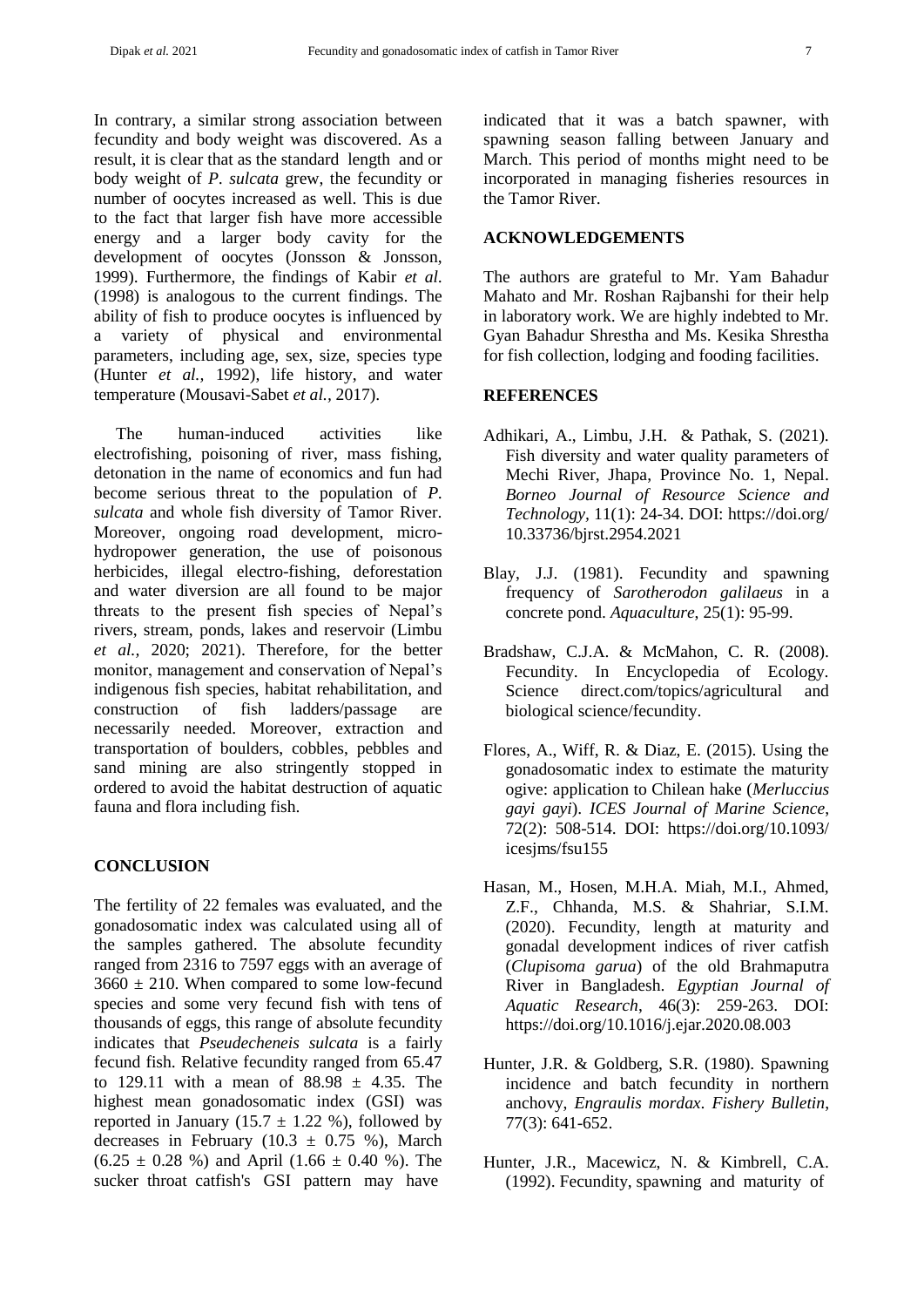female Dover sole, *Microstomus pacificus* with an evaluation of assumptions and precision. *Fishery Bulletin*, 90: 101-128.

- Jonsson, N. & Jonsson, B. (1999). Trade-off between egg mass and egg number in brown trout. *Journal of Fish Biology*, 55(4): 767-783. DOI: https://doi.org/ 10.1111/j.1095- 8649.1999.tb00716.x
- Kabir, A.K., Hossain, M.A., Rahmatullah, S.M., Dewan, S. & Islam, M.S. (1998). Studies on the gonadosomatic index and fecundity of chapila (*Gudusia chapra* Hamilton). *Bangladesh Journal of Fishery Research*, 2(2): 195-200.
- Limbu, J.H., Bhurtel, B., Adhikari, A., Punam, G.C., Maharjan, M. & Sunuwar, S. (2020). Fish community structure and environmental correlates in Nepal's Andhi Khola Province No. 4, Syangja. *Borneo Journal of Resource Science and Technology*, 10(2): 85-92. DOI: https://doi.org.10.33736/ bjrst.2510.2020
- Limbu, J.H., Gurung, J., Subba, S., Tumbahangfe, J. & Subba, B.R. (2021a). Correlation of fish assemblages with habitat and environmental variables in the Phewa Khola Stream of Mangsebung Rural Municipality, Ilam, Nepal. *Journal of Animal Diversity*, 3(2): 27-36. DOI: <http://dx.doi.org/10.52547/JAD.2021.3.1.5>
- Limbu, J.H., Gurung, J.K., Subba, S., Khadka, N., Adhikari, A. & Baniya, C.B. (2021b). An impact assessment of Betani irrigation dam on fish diversity of Damak Municipality, Jhapa, Nepal. *Egyptian Journal of Aquatic Biology and Fisheries*, 25(2): 163-175. DOI: [10.21608/EJABF.2021.161363](https://dx.doi.org/10.21608/ejabf.2021.161363)
- Mousavi-Sabet, H., Abdollahpour, S., Vatandoust, S., Faghani-Langroudi, H., SalehiFarsani, A., Salehi, M. & Heidari, A. (2017). Reproductive biology of *Alburnus mossulensis* (Teleostei: Cyprinidae) in the Gamasiab River, western Iran. *Iranian Journal of Ichthyology*, 4(2): 171- 180. DOI: http://dx.doi.org/10.22034/ iji.v4i2.212
- Moyle, P.B. & Cech, J.J. (2000). *Fishes: An introduction to Ichthyology*: Fourth Edition, Prentice Hall. Upper Saddle River, New Jersey, USA.
- Murua, H., Kraus, G., Saborido-Rey. F., Witthames, P.R., Thorsen, A. & Junquera, S. (2003). Procedure to estimate fecundity of marine fish species in relation to their reproductive strategy. *Journal of Northwest Atlantic Fishery Science*, 33: 33-54. DOI: https://doi.org/ 10.2960/J.v33.a3
- Mustafa, G., Islam, K.R., Ali, S. & Alam, A.K.M.A. (1983). Some aspects of the biology of *Puntius sarana* (Ham.): Food and feeding habits in relation to fish size and fecundity. *Bangladesh Journal of Zoology*, 10(2): 92-100.
- Nandikeswari, R., Sambasivam, M. & Anandan, V. (2014). Estimation of fecundity and gonadosomatic index of *Terapon jarbua* from Pondicherry Coast, India. *International Journal of Nutrition and Food Engineering,* 8  $(1):61-65.$
- Ng, H.H. (2010). *Pseudecheneis sulcata*. The IUCN Red List of Threatened Species 2010.
- Prasad, A., Shrestha, A., Limbu, J.H. & Swar, D. (2020). Spatial and temporal variation of fish assemblage structure in Seti Gandaki River, Tanahu, Nepal. *Borneo Journal of Resources Science and Technology*, 10(2): 93-104. DOI: <https://doi.org/10.33736/bjrst.2048.2020>
- R Core Team. (2019). *A language and environment for statistical computing*. R Foundation for Statistical Computing, Vienna, Austria. URL [https://www.Rproject.org/.](https://www.rproject.org/)
- Rasheed, S. & Mustaquim, J. (2010). Size at sexual maturity, breeding season and fecundity of three-spot swimming crab *Portunus sanguinolentus* (Herbst, 1783) (Decapoda, Brachyura, Portunidae) occurring in the coastal waters of Karachi, Pakistan. *Fisheries Research*, 103(1-3): 56-62. DOI: https://doi.org/10.1016/j.fishres.2010.02.002
- Shrestha, J., Singh, D.M. & Saund, T.B. (2009). Fish diversity of Tamor River and its major tributaries of Eastern Himalaya Region of Nepal. *Nepal Journal of Science and Technology*, 10: 219-223. DOI: https://doi.org/ 10.3126/njst.v10i0.2964
- Shrestha, T.K. (2019). *Ichthyology of Nepal. A Study of Fishes of the Himalayan Waters.*